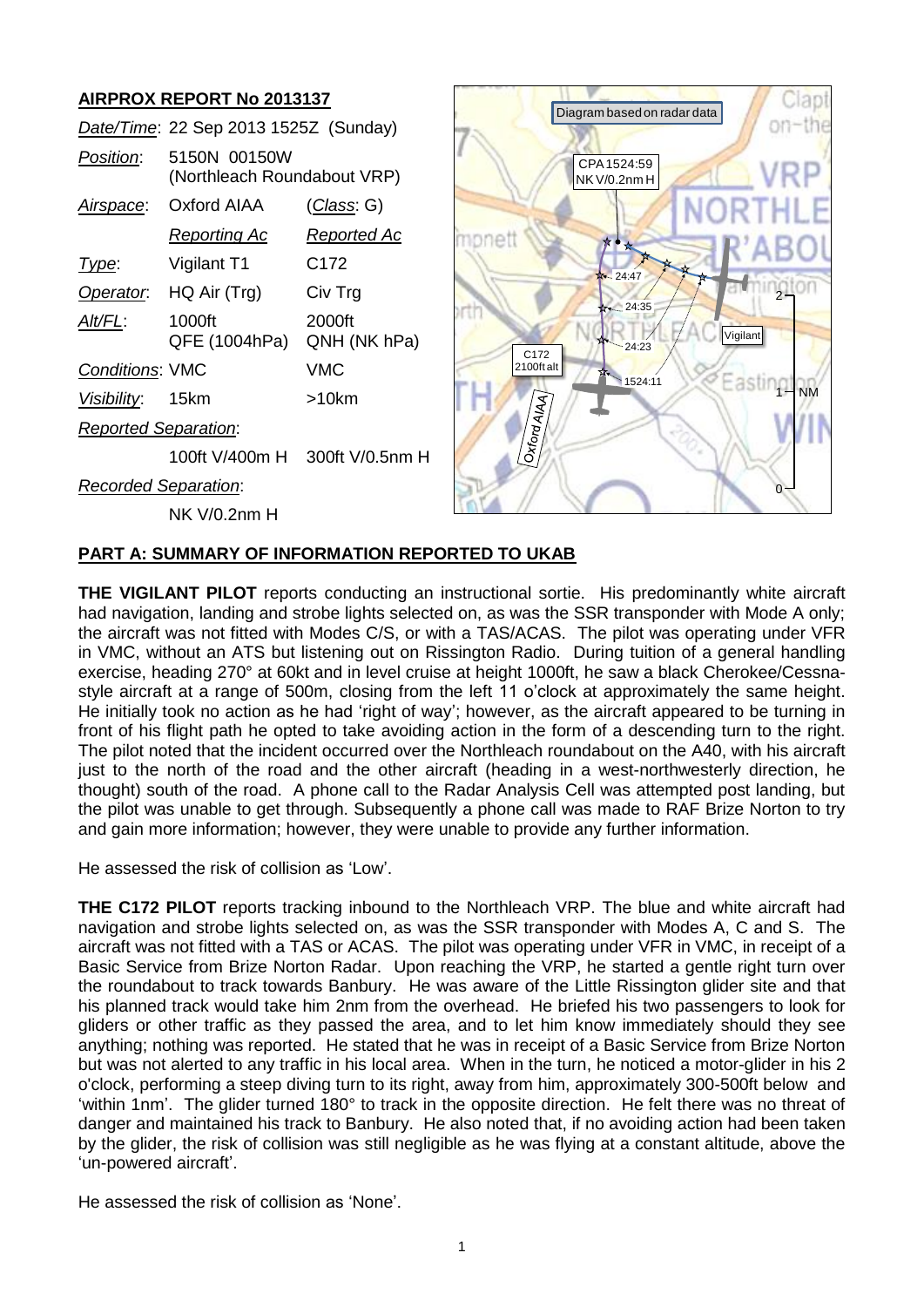# **Factual Background**

The weather at RAF Brize Norton was recorded as follows:

METAR EGVN 221450Z 26003KT 9999 BKN025 20/15 Q1028 BLU NOSIG METAR EGVN 221550Z 22004KT 9999 BKN025 20/15 Q1027 BLU NOSIG

#### **Analysis and Investigation**

#### **Military ATM**

This incident occurred at the Northleach Roundabout VRP at 1254:54 on 22 Sep 13, between a Vigilant Glider and a Cessna 172. The Vigilant was on a training flight, operating out of Little Rissington, and the Cessna 172 was on a flight from Kemble to North Weald. The Vigilant was in radio contact with Little Rissington but was not in receipt of an ATS; it was squawking 3737, Mode C was not fitted. The C172 was under a Basic Service from RAF Brize Norton LARS Controller, squawking 3716 (not a conspicuity code). The Airprox report was initiated by the pilot of the Vigilant Glider who spoke to RAF Brize Norton, post flight, to gain more information. The RAF Brize Norton controller and ATCO I/C did not recall the incident and no further information was available for the Vigilant pilot. The controllers were not aware that an Airprox report was initiated and, as a result, they did not complete their occurrence reporting until 2 Oct.

The tape transcript and radar replay captures the C172 allocated squawk, and radar confirms the matching profiles described by the Vigilant pilot. Whilst the reporting pilot's C172 has a blue and white colour scheme, as opposed to black; the darker part of the aircraft is underneath the fuselage and this darker colour scheme would have been visual to the Vigilant pilot, against a lighter background of the sky. All heights/altitudes quoted are based upon SSR Mode C from the radar replay unless otherwise stated.

At 1519:54, Brize LARS controller allocated a squawk of 3716 to the C172 pilot and agreed provision of a Basic Service; the C172 pilot reported at 2300ft on QNH 1022hPa. At 1520:37, the Brize LARS controller suggested a left turn of five degrees for the C172 to remain clear of the Brize CTR. At 1522:31, the Brize LARS controller entered into a protracted landline conversation that was frequently interrupted by RT calls; the unit workload was described as 'medium to high'.

Analysis of the radar replay at 1524:48 determined that the Vigilant, squawking 3737 and the C172, squawking 3716 were 0.5nm apart on a converging heading with the speed of C172 expected to take it ahead of the Vigilant (see Figure 1 below).



Figure 1: Vigilant in relation to the C172 at 1524:48.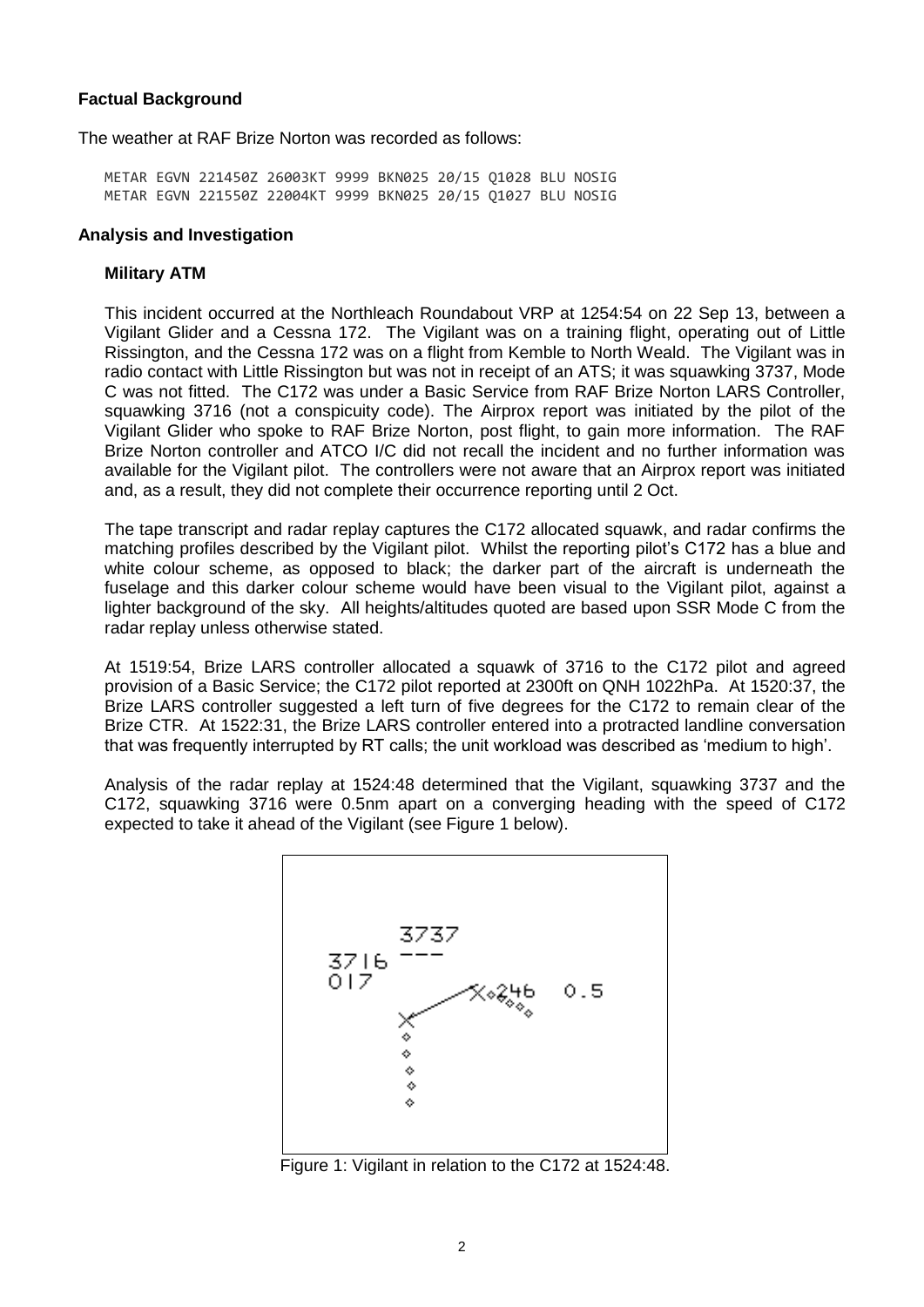At 1524:56, the C172 pilot altered course to the right, taking it within 0.3nm of the Vigilant. No height information was available for the motor-glider but the C172 was indicating 1700ft on the London QNH 1028hPa.



Figure 2: Incident geometry at 1524:56.

At 1525:04 the Vigilant can be seen taking a sharp right hand avoiding action turn which maintains the separation on radar replay at 0.3nm.



Figure 3: Incident geometry at 1525:04.

The Brize LARS controller terminated the landline call at 1525:23 and at 1525:43, transmitted to the C172 pilot, "*Little Rissington active today with motor-gliders up to flight level six zero".* The C172 pilot replied, "*Roger, we've been visual with a few anyway so we'll keep a good lookout and avoid the area anyway".*

Opting for a Basic Service, the pilot of the C172 confirmed that he did not become visual with the Vigilant until after the pilot had initiated avoiding action.

From an ATM perspective, Brize LARS complied with a Basic Service, in the shape of providing information on the gliding activities and advice on avoiding controlled airspace. Whilst the C172 was initially identified, allowing navigational advice, identification for TI was not required, especially considering the LARS controller's workload increase with higher priority tasks, such as negotiation of an airways joining clearance and handling multiple aircraft on frequency.

# **Comments**